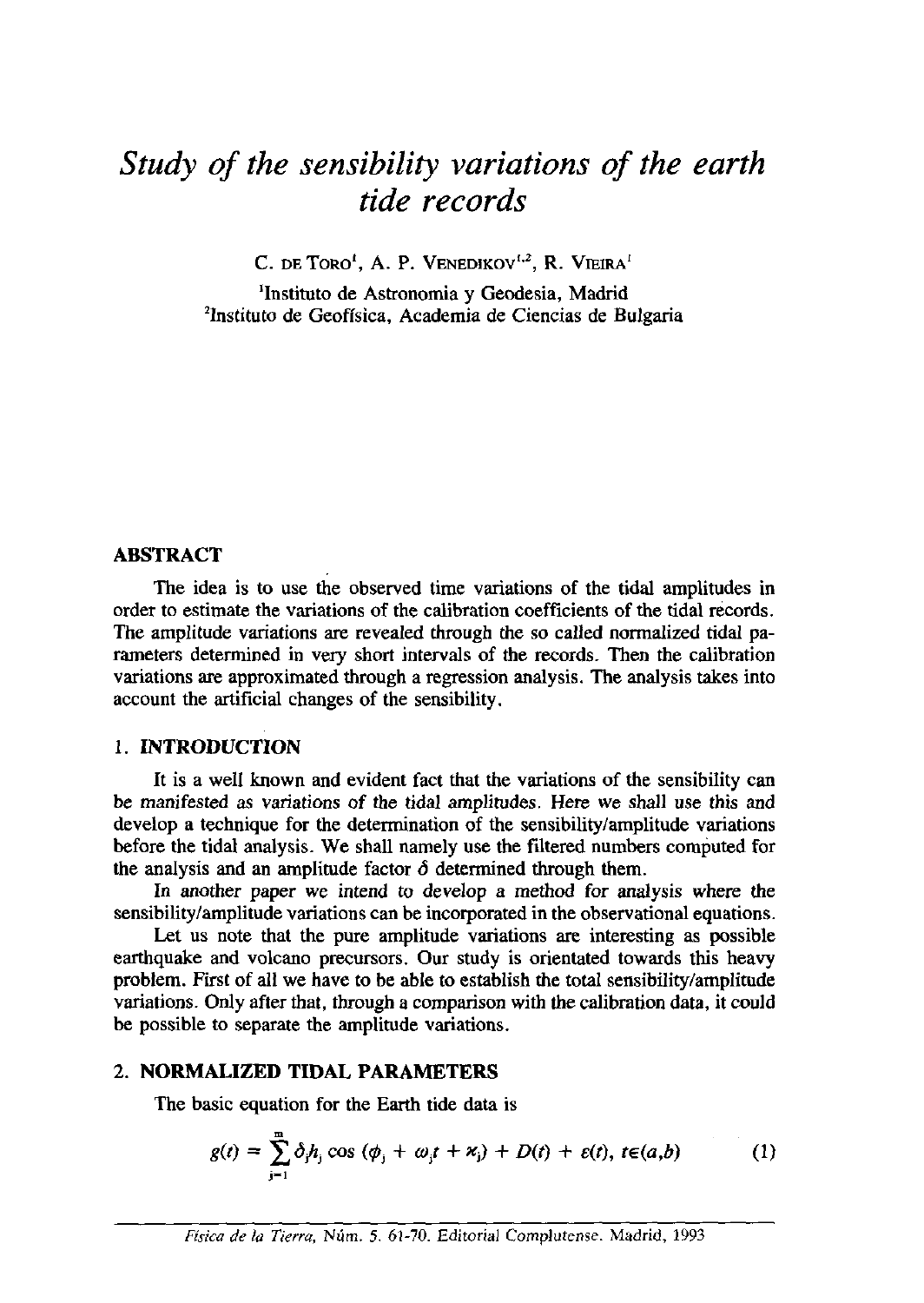Here  $g(t)$  is the ordinate at time t of the observed tidal phenomena,  $h_i$ ,  $\phi_i$ and  $\omega_i$  are the theoretical elements of the j-th tide,  $\delta_i$  and  $\varkappa_i$  are the Earth tidal parameters,  $D(t)$  is the drift and  $\varepsilon(t)$  is the noise, i.e. the observational error at time t. The expression  $t \in (a,b)$  means that we dispose by a record of  $g(t)$  in a time interval  $(a,b)$ .

The equation (1) can be written for a set of values  $t \in (a,b)$ , for example every hour, so that (1) is in fact a system of equations. The object of the tidal analysis is to solve this system and find the estimates  $\delta_j$  and  $\tilde{x}_j$  of  $\delta_j$  and  $x_j$  respectively.

We shall suppose that this is done, i.e.  $\delta_i$  and  $x_i$  are obtained by using one or another method of analysis.

Let us see what will happen if we replace

$$
h_j \text{ by } \tilde{h}_j = \tilde{\partial}_j h_j \text{ and } \phi_j \text{ by } \tilde{\phi}_j = \phi_j + \tilde{x}_j. \tag{2}
$$

The equations (1) then become

$$
g(t) = \sum_{j=1}^{m} \delta_{nj} \tilde{h}_j \cos (\tilde{\phi}_j + \omega_j t + \varkappa_{nj}) + D(t) + \varepsilon(t), t \in (a, b)
$$
 (3)

with new unknowns denoted here by  $\delta_{\rm Ni}$  and  $\varkappa_{\rm Ni}$ . We shall call them «normalized parameters» because they have the following properties.

If we solve the system  $(3)$  in the same way as  $(1)$ , i.e. by applying the same method of analysis on the same data for  $t \in (a,b)$ , we shall get identically the estimates

$$
\tilde{\delta}_{N1} = \tilde{\delta}_{N2} = ... = \tilde{\delta}_{Nm} = 1
$$
 and  $\tilde{\kappa}_{N1} = \tilde{\kappa}_{N2} = ... = \tilde{\kappa}_{Nm} = 0.$  (4)

On the basis of this the equations  $(3)$  can be replaced by

$$
g(t) = \delta_N \sum_{j=1}^m \tilde{h}_j \cos (\tilde{\phi}_j + \omega_j t + \varkappa_N) + D(t) + \varepsilon(t), t \in (a, b).
$$
 (5)

If we apply once again the same method for analysis for  $t \in (a,b)$  we shall get as estimates of  $\delta_{N}$  and  $\varkappa_{n}$ 

$$
\delta_{\rm N} = 1 \text{ and } \tilde{\kappa}_{\rm N} = 0. \tag{6}
$$

The properties (4) and (6) of the normalized parameters will be accomplished independently on the properties of the noise and the drift, even if there are some systematic errors. However, if we analyze another time interval, for example a subinterval  $(a_i, b_i)$  with a central epoch  $t_i$ , we shall get an estimate  $\delta_N = \delta_N(t_i)$ generally depending on the time due to the noise and all possible errors. If  $(a_i, b_i)$ are *n* subintervals of  $(a,b)$  with central epochs  $t_i$ ,  $i = 1,2,...n$ , the empirically obtained function  $\delta_{N}(t_1)$  can be used for studying some systematic errors in particular an error coming from a sensibility/amplitude variation.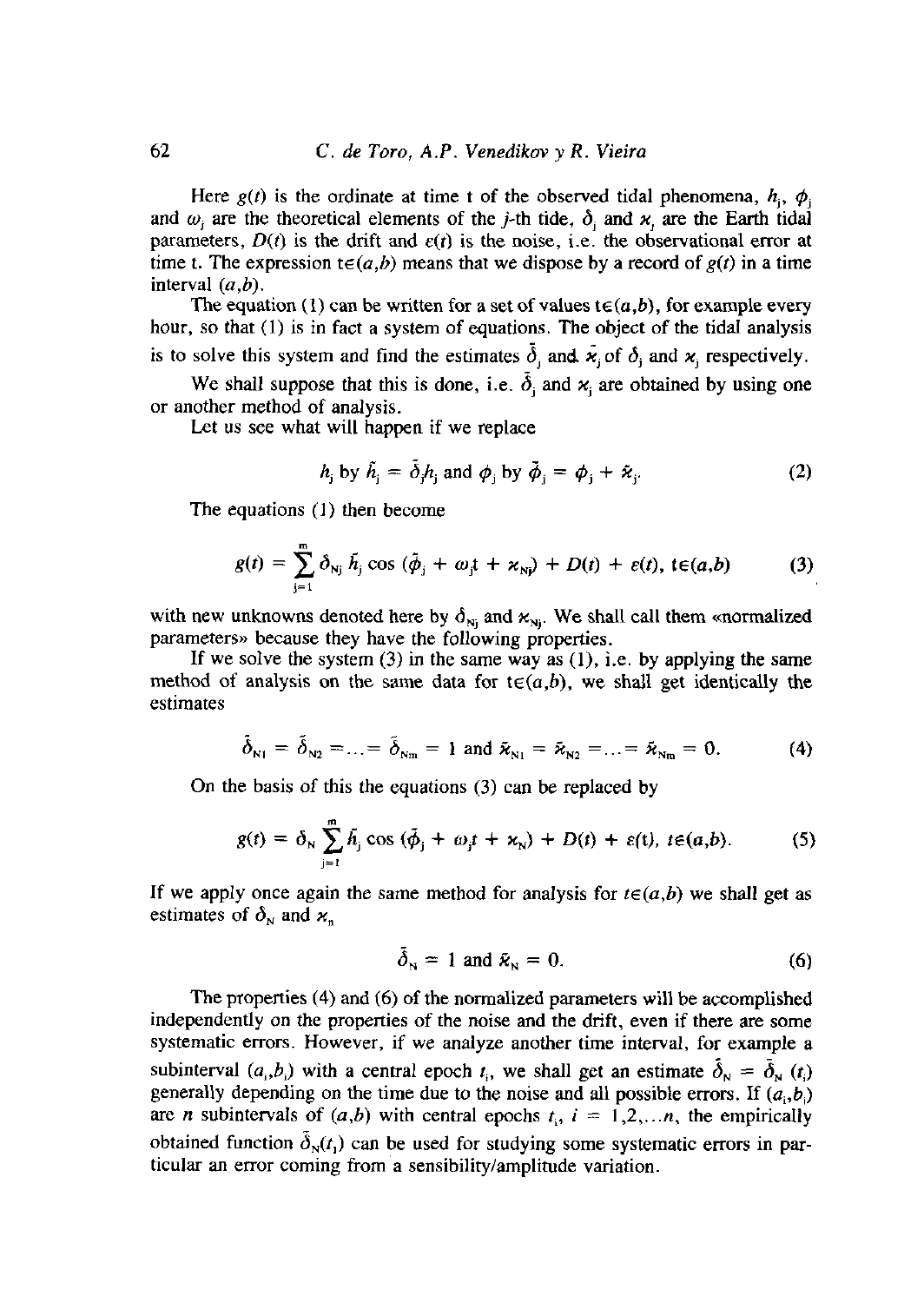## 2. *Study of the sensitivity variations of the Earth <i>tide records* 63

If there is a constant error in the calibration it will not affect the values of the normalized parameter  $\delta_{\rm v}(t_i)$ . But, if the calibration coefficient is variable and the variations are not introduced correctly, these kind of systematic errors can be studied through  $\delta_{\rm N}(t)$ .

For example let  $C(t) < C(t)$  are the true values of the calibration coefficients at time  $t_1$  and  $t_2$  respectively. If the difference between  $C(t_1)$  and  $C(t_2)$  is not taken  $\lim_{k \to \infty} a_k$  account, the expected values of **6** will be  $\delta_n(t) \leq \delta_n(t)$  instead of  $\delta_n(t) =$  $\delta_N(t_1) = 1$ .<br>This could be used for studying the sensibility/amplitude variations through

a processing of calibrated data. However, as it will be discussed in the next paragraph, more information about the sensibility can be obtained if we process the data before the calibration.

#### **3. ANALYSIS OF RAW DATA**

Let  $y(t)$ ,  $t \in (a,b)$ , are the raw (non-calibrated) data of a tidal record, i.e.  $y(t)$ are ordinates in some conventional units, like  $mm$  or  $mV$ , while  $g(t)$  are expressed in tidal units, e.g.  $\mu gal$ . The relation between  $y(t)$  and  $g(t)$  is

$$
g(t) = C(t) \cdot y(t) \text{ or } y(t) = R(t) \cdot g(t), R(t) = 1/C(t),
$$
 (7)

where  $C(t)$  is the calibration coefficient at time *t*. The coefficient  $R(t)$  can be called a response coefficient. It describes how the initial input geophysical signal  $g(t)$  is transformed by the instrumentation into the output  $y(t)$ , namely

| input<br>signal<br>g(t) | recording<br>instrumentation<br>e.g. gravimeter,<br>tiltmeter, etc. | ⇒ | output<br>on a record<br>$y(t)=R(t).g(t)$ |  |
|-------------------------|---------------------------------------------------------------------|---|-------------------------------------------|--|
|-------------------------|---------------------------------------------------------------------|---|-------------------------------------------|--|

The coefficients C and R are considered as functions of t as there can be variations in the sensibility or the amplitudes. They can be represented as

$$
R(t) = R_0 + \triangle R(t) \text{ and } C(t) = C_0 + \triangle C(t) \tag{8}
$$

where  $R_0$  and  $C_0$  are some constants.<br>By using (1) we get the equation

$$
y(t) = \sum_{j=1}^{m} d_j(t)h_j \cos (\phi_j + \omega_j t + k_j) + D(t) + \varepsilon(t), t \in (a, b)
$$
 (9)

where  $D(t)$  and  $\varepsilon(t)$  are now the drift and the noise in the units of  $y(t)$ . The amplitude factor  $\delta_i$  in (1) is here replaced by

$$
d_j(t) = \delta_j R(t) \tag{10}
$$

while the phase shift remains the same.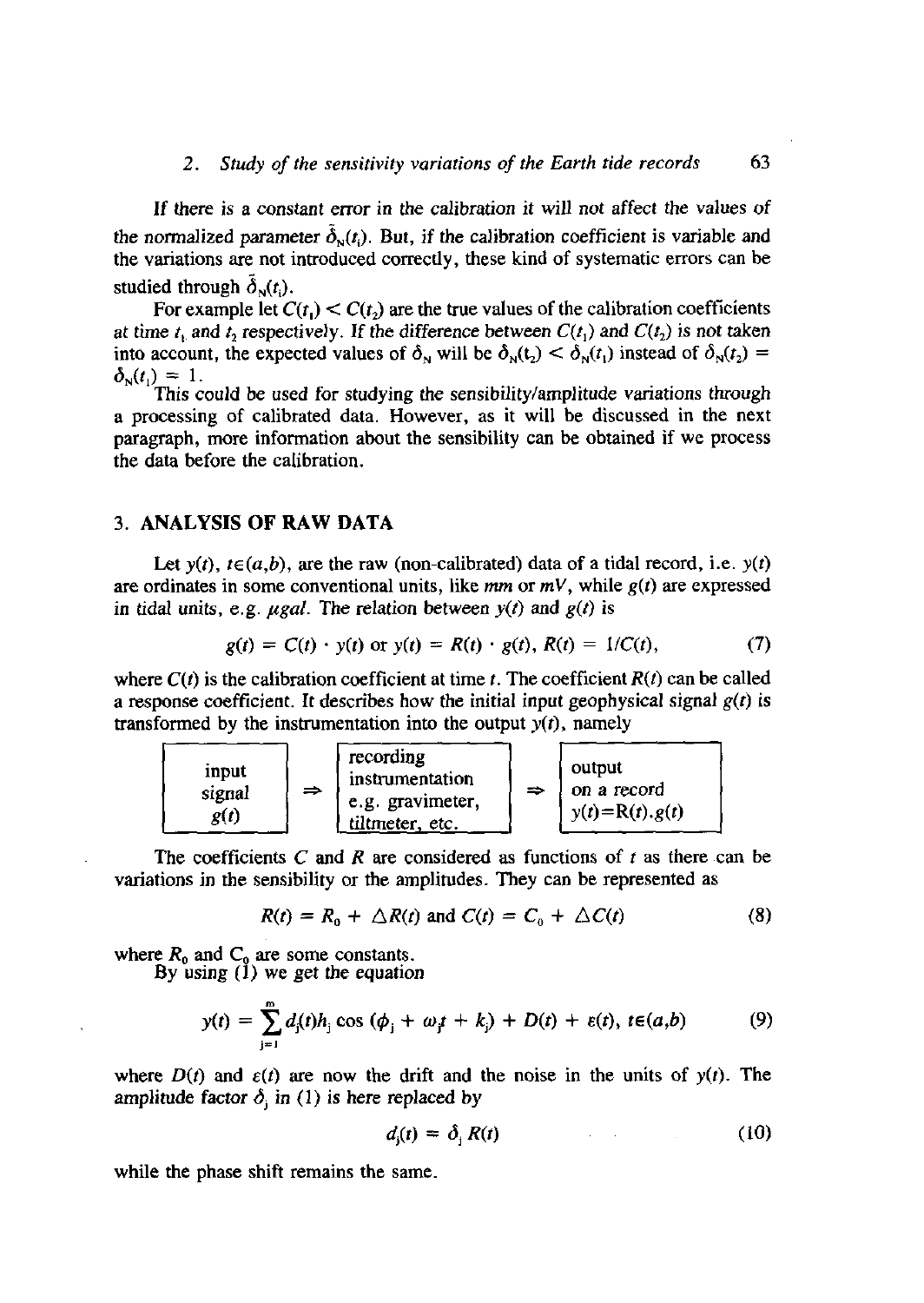## 64 *C. de Toro, AP. Venedikov y R. Vieira*

We can apply the analysis on the raw data  $y(t)$  in the same way as on  $g(t)$ for  $t \in (a,b)$ , by using the equations (9) instead of (1). Then we shall get some estimates  $d_i$  as amplitude factors which are a kind of a mean value of  $d_i(t)$ . It seems very natural to define the constants  $R_0$  and  $C_0$  in relation with  $d_i$  as it follows

$$
\tilde{d}_j = \delta_j R_0 = \delta / C_0 \tag{11}
$$

This is not perfectly correct because  $R_0$  and  $C_0$  thus defined are not just the same for  $j = 1,2,...m$ . However, it can be shown that (11) is justified when  $R(t)$  is a linear function, i.e. the error in this expression is of a second order. Then, is a linear function, i.e. tite error in titis expression is of a second order. Titen, as we do not pretend for a very high precision, we can afford us to use it.<br>If we replace similarly to (2)

If we replace similarly to  $(2)$ 

$$
h_j \text{ by } \tilde{h}_j = \tilde{d}_j \, h_j \text{ and } \phi_j \text{ by } \tilde{\phi}_j = \phi_j + \tilde{k}_j \tag{12}
$$

the equations  $(9)$  become, like  $(3)$ ,

$$
y(t) = \sum_{j=1}^{m} d_{Nj} (t) \bar{h}_j \cos (\phi_j + \omega_j t + k_{Nj}) + D(t) + \varepsilon(t), t \varepsilon(a, b) \qquad (13)
$$

where

$$
d_{\rm{Nj}}(t) = d_{\rm{j}}(t) / \tilde{d}_{\rm{j}}.\tag{14}
$$

Now, if we accept  $(11)$  and apply here  $(10)$ , we get

$$
d_{\rm{Nj}}(t) = \frac{\underline{\delta}_{\rm{j}} R(t)}{\underline{\delta}_{\rm{j}} R_0} = \frac{R(t)}{R_0} = \frac{C_0}{C(t)} = \delta_{\rm{N}}(t) \tag{15}
$$

where  $\delta_N(t)$  is a normalized amplitude factor which depends on t but which does not depend on the index  $j$ . That is why we can replace (13) through

$$
y(t) = \delta_N(t) \sum_{j=1}^m \tilde{h}_j \cos \left( \tilde{\phi}_j + \omega_j t + k_N \right) + D(t) + \varepsilon(t). \tag{16}
$$

If we analyze, again in the same way, the data  $y(t)$  for  $t \in (a,b)$  we shall get an estimate of the normalized parameter

$$
\tilde{\delta}_N(t_0) = 1,\tag{17}
$$

related to the central epoch  $t_0$  of  $(a,b)$ . If we process the intervals  $(a_i,b_i)$  we shall get estimates  $\bar{\lambda}$  (**A**) depending on **t**.

According to (15)  $\delta_{\rm N}(t_1)$  will be related with the calibration coefficients. Something more, from here we get a rather strong result that we can compute the calibration coefficient  $C(t)$ , as well as the response coefficient  $R(t)$  at time t through

$$
C(t) = C_0 / \bar{\delta}_N(t), R(t) = R_0 \, \tilde{\delta}_N(t) = \bar{\delta}_N(t) / C_0 \tag{18}
$$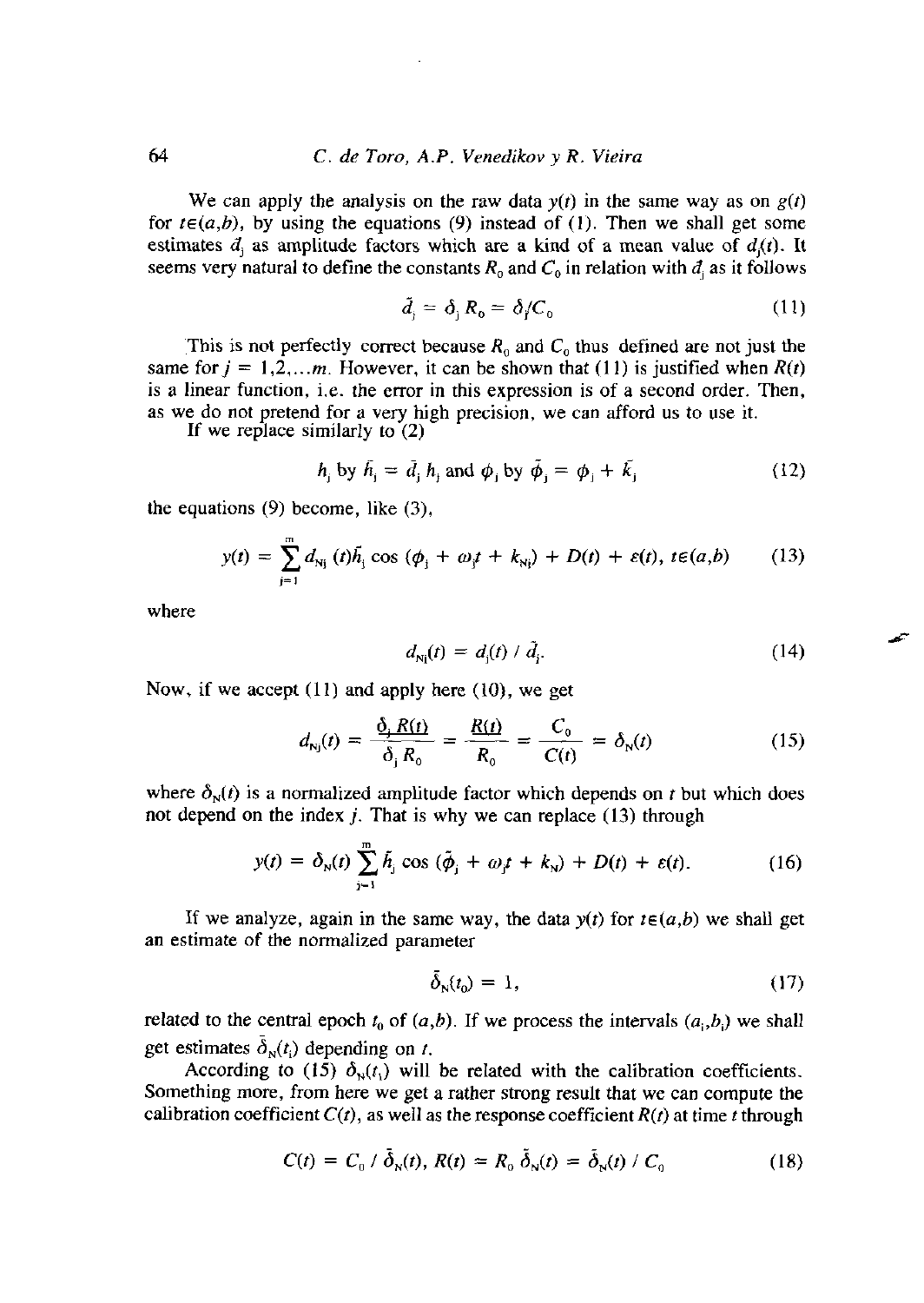provided we know  $C_0$ . Actually,  $C_0$  is not known but we can use, as an approximation, a mean value of the calibration coefficients. Then (18) can be used, with much precaution, to check up some values of  $C(t)$  and their relative variations.

# 4. DETERMINATION OF THE NORMALIZED TIDAL PARAMETERS FROM VERY SHORT TIME INTERVALS

The replacement of the equations (1) by (5) as well as (9) by (16) has the following important advantage. Through this we take into account the differences within the tidal parameters for the different tidal waves. The consequences are: (i) we have only one couple of unknowns, namely  $\delta_{N}$  and  $\kappa_{N}$  and (ii) we can estimate such a limited number of unknowns from very short tidal records.

If the method for analysis (Venedikov, 1966, Melchior and Venedikov, 1968, Venedikov, 1984, see also Melchior, 1978) is used, the original record is first subdivided into intervals of 48 hours or another length of this order, then these intervals are filtered. As the intervals  $(a_i, b_i)$  used above we can take just these filtered intervals.

For such an interval, for a given tidal group, for example for SD, we obtain one couple of filtered numbers,  $U(t_i)$  and  $V(t_i)$ , by applying respectively an even and an odd filter. The equations (1) are transformed in the following way:

سينو

$$
U(t) = \sum_{j=1}^{m} \delta_j c_j h_j \cos (\phi_j + \omega_j t + \varkappa_j) + \varepsilon_1(t),
$$
  

$$
V(t) = \sum_{j=1}^{m} \delta_j s_j h_j \sin (\phi_j + \omega_j t + \varkappa_j) + \varepsilon_2(t)
$$
 (19)

The effect of the filters is: the drift is eliminated, the noise is transformed into  $\varepsilon_1(t)$  and  $\varepsilon_2(t)$  and the tides are multiplied by the amplifying factors of the filters  $c_i$  and  $s_i$ .

Without repeating the details, by using the normalization already described, we can get the following equations

$$
U(t) = \delta_N(t) \sum_{j=1}^{m} c_j \bar{h}_j \cos (\bar{\phi}_j + \omega_j t + \varkappa_N) + \varepsilon_i(t) \text{ and}
$$
  
\n
$$
V(t) = \delta_N(t) \sum_{j=1}^{m} s_j \bar{h}_j \sin (\bar{\phi}_j + \omega_j t + \varkappa_N) + \varepsilon_2(t).
$$
\n(20)

For a given fixed  $t = t_i$ , i.e. for a given interval  $(a_i, b_i)$ , the system (20) of two equations can be easily solved and we can get the value  $\tilde{\delta}_{N}(t_i)$ , of course with a corresponding influence of the noise.

If  $U(t)$  and  $V(t)$  are filtered numbers obtained from the raw data  $y(t)$  we can relate  $\delta_{N}(t_i)$  with  $C(t_i)$  or  $R(t_i)$  through (18).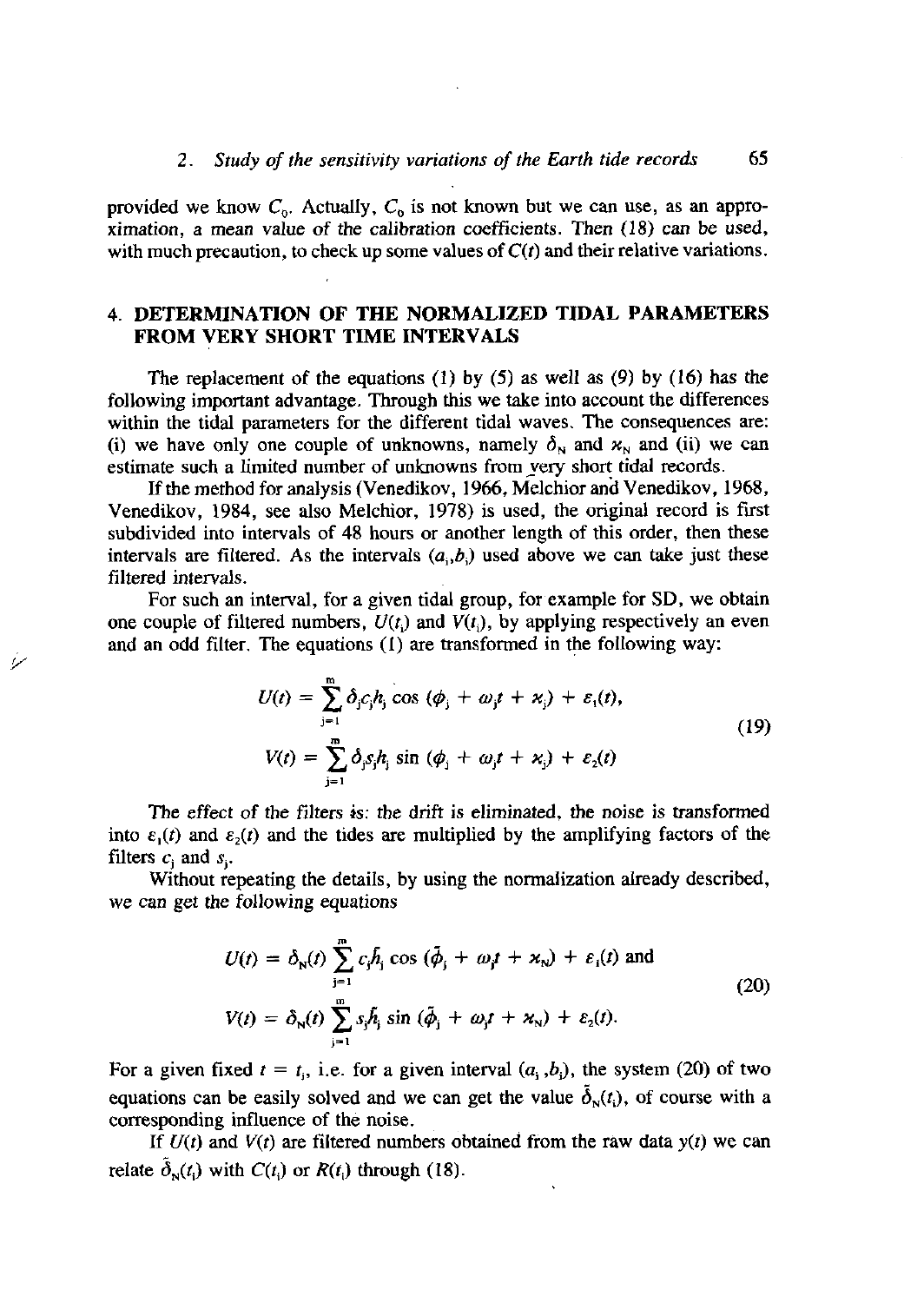# *5.* **A REGRESSION ANALYSTS OF THE NORMALIZED PARAMETERS WITH THE USE OF CALIBRATION DATA** *(LINEAR INTERPOLA-TION)*

Let the calibrations are made at the epochs  $\tau = \tau_1, \tau_2, ..., \tau_n$  and the observed values of the calibration coefficients are  $(\tau_1)$ ,  $c(\tau_2)$  ... $c(\tau_3)$ . We shall consider the widely spread pnactice to make a linear interpolation between every two consecutive calibrations. According to it, the calibration coefficient at time  $t$ , say  $c(t)$ , is computed after

$$
c(t) = c(\tau_k) + a_{k+1} (t-\tau_k), \text{ if } \tau_k \leq t \leq \tau_{k+1}. \tag{21}
$$

where the coefficients  $a_k$  are computed after

$$
a_1 = c(\tau_1) a_k = (c(\tau_k) - c(\tau_{k-1})) / (\tau_k - \tau_{k-1}), k = 2,... \nu
$$
 (22)

When this expression is used this has the meaning, that for the observations  $c(\tau_k)$ ,  $k = 1, 2, \ldots$ , we accept the equations

$$
c(\tau_1) = a_1
$$
  
\n
$$
c(\tau_2) = a_1 + a_2(\tau_2 - \tau_1)
$$
  
\n
$$
c(\tau_3) = a_1 + a_2(\tau_2 - \tau_1) + a_3(\tau_3 - \tau_2)
$$
  
\n
$$
\vdots
$$
  
\n
$$
c(\tau_v) = a_1 + a_2(\tau_2 - \tau_1) + a_3(\tau_3 - \tau_2) + \dots + a_v(\tau_v - \tau_{v-1})
$$
\n(23)

This is a system of  $\nu$  equations with the same number  $\nu$  of unknowns, the coefficients  $a_k$ . The solution of the system is namely (22).

There is no room for any statistical processing of  $(23)$ , for example for the Method of the Least Squares, because the number of the equations (23) is just equal of the number of the unknowns. For this reason we cannot estimate the precision of  $a_k$ . Actually, as we have zero degrees of freedom, the estimates  $a_k$ itave indefinite intervals of confidence. Something more, and in  $a_k$ have indefinite intervals of confidence. Somethin<br>transferred as a systematic error onto the data. Terred as a systematic error onto the data.<br>These weaknesses of the schome can be partly reduced if we use our non-

meter weaknesses of the scheme can be partly reduced if we use our nor-<br>malized parameters and the sculpture  $(18)$ . This can be done in the following malized parameters and the equations (18). This can be done in the following way.

We shall introduce a variable

$$
x(t_i) = C_0 / \delta_N(t_i), i = 1, 2, ..., n.
$$
 (24)

Then, according to (18) and (21), we shall have the observational equations for  $\chi$ 

$$
x(t) = a_1 + a_2 (t - \tau_1), \text{ for } \tau_1 \le t \le \tau_2
$$
  
\n
$$
x(t) = a_1 + a_2 (\tau_2 - \tau_1) + a_3 (t - \tau_2), \text{ for } \tau_2 \le t \le \tau_3
$$
  
\n...\n
$$
x(t) = a_1 + a_2 (\tau_2 - \tau_2) + \dots + a_r (t - \tau_{r-1}),
$$
  
\nfor  $\tau_{r-1} \le t \le \tau_r, t = t_1, i = 1, 2, \dots n$  (25)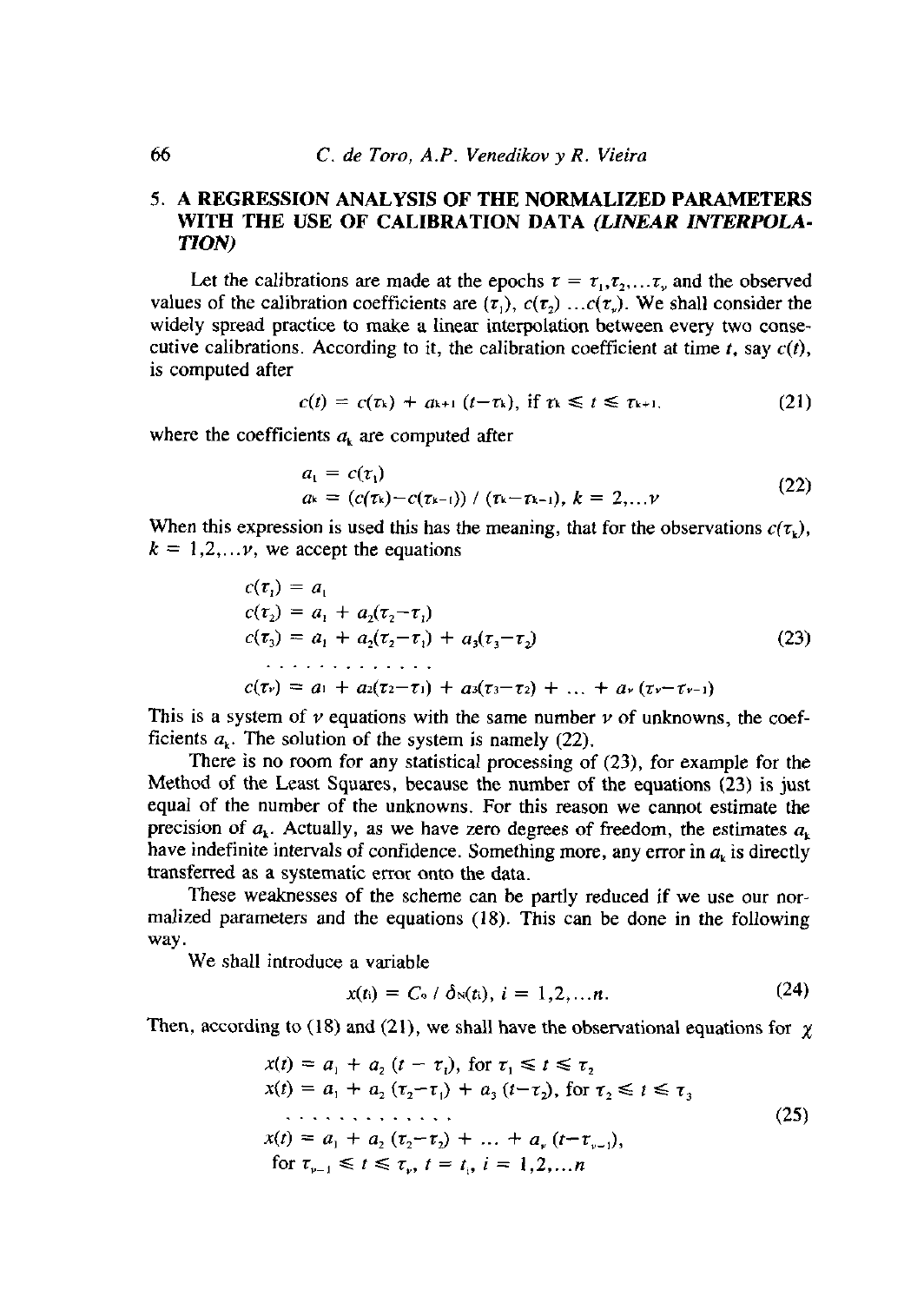### *2. Study of the sensitivi¡y variations of tite Earth dde records* 67

If there are discontinues changes in  $C(t)$ , there are further complications in the scheme which is without this not very comfortable for computations. Let us suppose that such a change we have after  $\tau_{\nu}$ , i.e. we have new sensibility and new calibrations made at time  $\tau_{\nu+1}, \tau_{\nu+2}, \dots, \tau_{\nu+\mu}$ . Then for  $\tau_{\nu+1}$  we must introduce a new calibration constant at dic place of *a1* and write new equations, independent from the equations  $(25)$ , like

$$
x(t) = a_{\nu+1} + a_{\nu+2}(\tau_{\nu+2} - \tau_{\nu+1}) + \ldots + a_{\nu+k}(t - \tau_{\nu+k-1}), \text{ for } \tau_{\nu+k-1} \leq t \tau_{\nu+k}. \tag{26}
$$

If there is another change of the sensibility we must create another new system of equations, like (26), and so on. What is interesting, through (25) or (25), (26) and all other equations like (26), we can determine the coefficients  $a_k$ ,  $k = 1,...v$ or  $k = 1,...v,...v + \mu$  etc. Then, on the basis of the expressions (21) through (23) we can compute the calibration coefficient  $C(t)$  at any time *t*. And all this without using the observed calibration coefficients  $c(\tau_{\lambda})$ , i.e. the calibrations themselves. The only application of the calibrations is to determine the mean value  $C_{\rm o}$ for the computation of  $x(t)$  after (24).

Evidently, this kind of equations are to be solved by the Method of the least squares.

# 6. SOME **RESULTS**

This technique was applied on the gravity observations by a LCR gravimeter in the Geodynamic station Cueva de los Verdes in Lanzarote, the Canary Islands. An interesting moment in these data is that there are several artificial changes of the sensibility. There were slow inclination of the gravimeter which produced slow linear variations of the calibration coefficient.

When there was a new adjustment of the position of the gravimeter, it provoked a jump in the sensibility. Evidently, before and after these jumps there were made corresponding calibrations.



The jumps are clearly seen on Figure 1 on which is plotted the empirically obtained calibration curve. There are indicated all determinations of the calibration coefficients.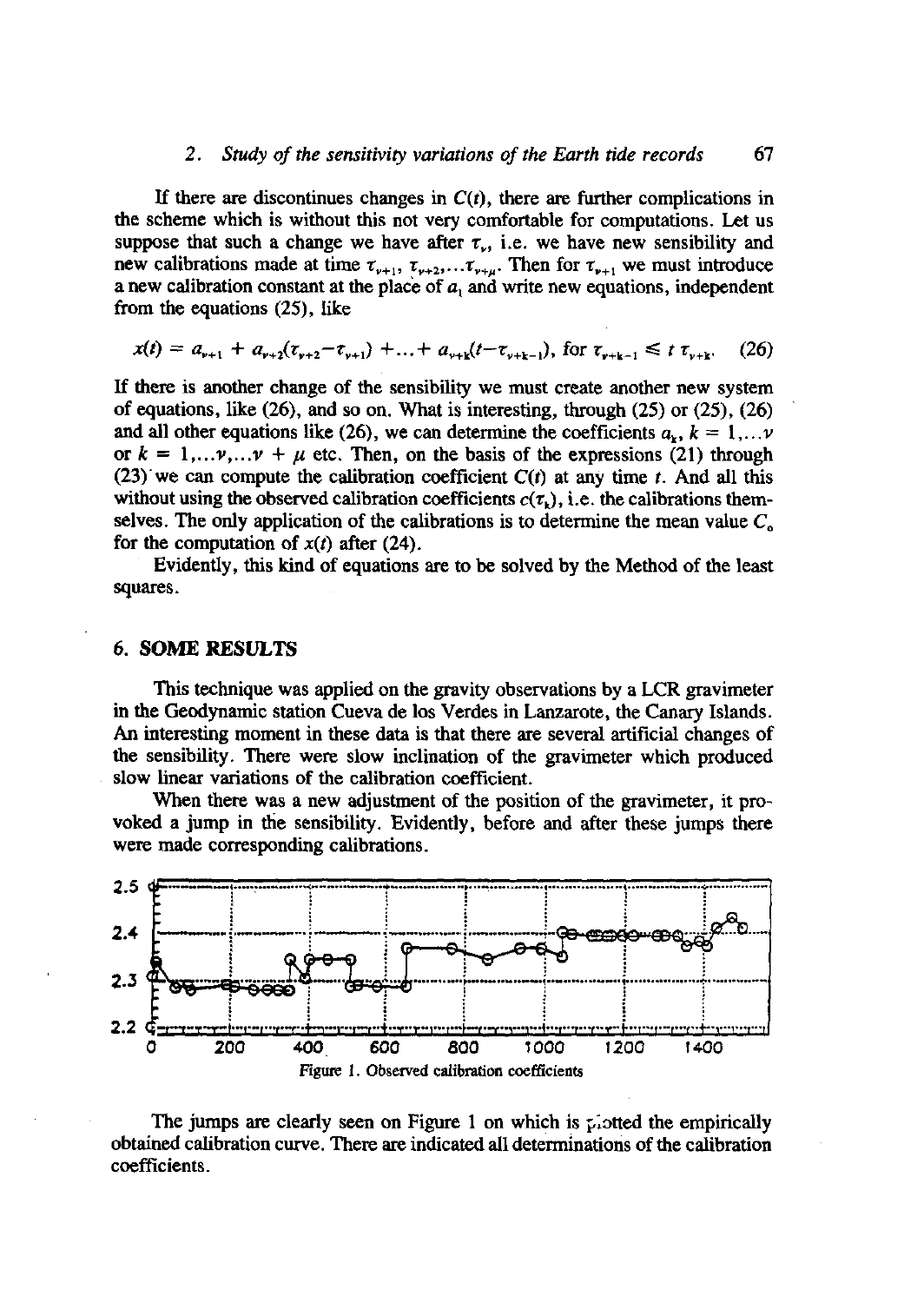

Figure 2. The curve of  $x(t_i) = C_0 / \delta_N(t_i)$  where  $\delta_N$  are normalized  $\delta$  factors obtained from noncalibrated data.

In Figure 2 the curve of  $x(t_i) = C_0 / \delta_N(t_i)$  is plotted where  $\delta_N(t_i)$  is obtained from the raw data  $y(t)$ , i.e. the data before the calibration are used. According to our consideration above, this curve should describe the variations of the sensibility. There is possible a systematic shift due to the more or less arbitrary choice of  $C_0$ in  $(24)$ . One can see that there is indeed a close relation with the curve on Figure 1.

The data from Fig. 2 were adjusted as it was suggested in paragraph 5. The adjustment allows jumps at the points where are made changes in the sensibility. The curve obtained is plotted on Figure 3. It is close to Figure 1 but the two curves are not identical. In particular, there are some differences between the estimated and the experimental jumps.



On Figure 4 is plotted the quantity (24),  $x(t_i) = C_0 / \delta_N(t_i)$ , where  $\delta_N$  is obtained through the processing of the calibrated data. The applied calibration



Figure 4. The curve of  $x(t_i) = C_0 / \delta_N(t_i)$  where  $\delta_N$  are normalized  $\delta$  factors obtained from *calibrated* data by using the observed calibration coefficients (Figure 1).